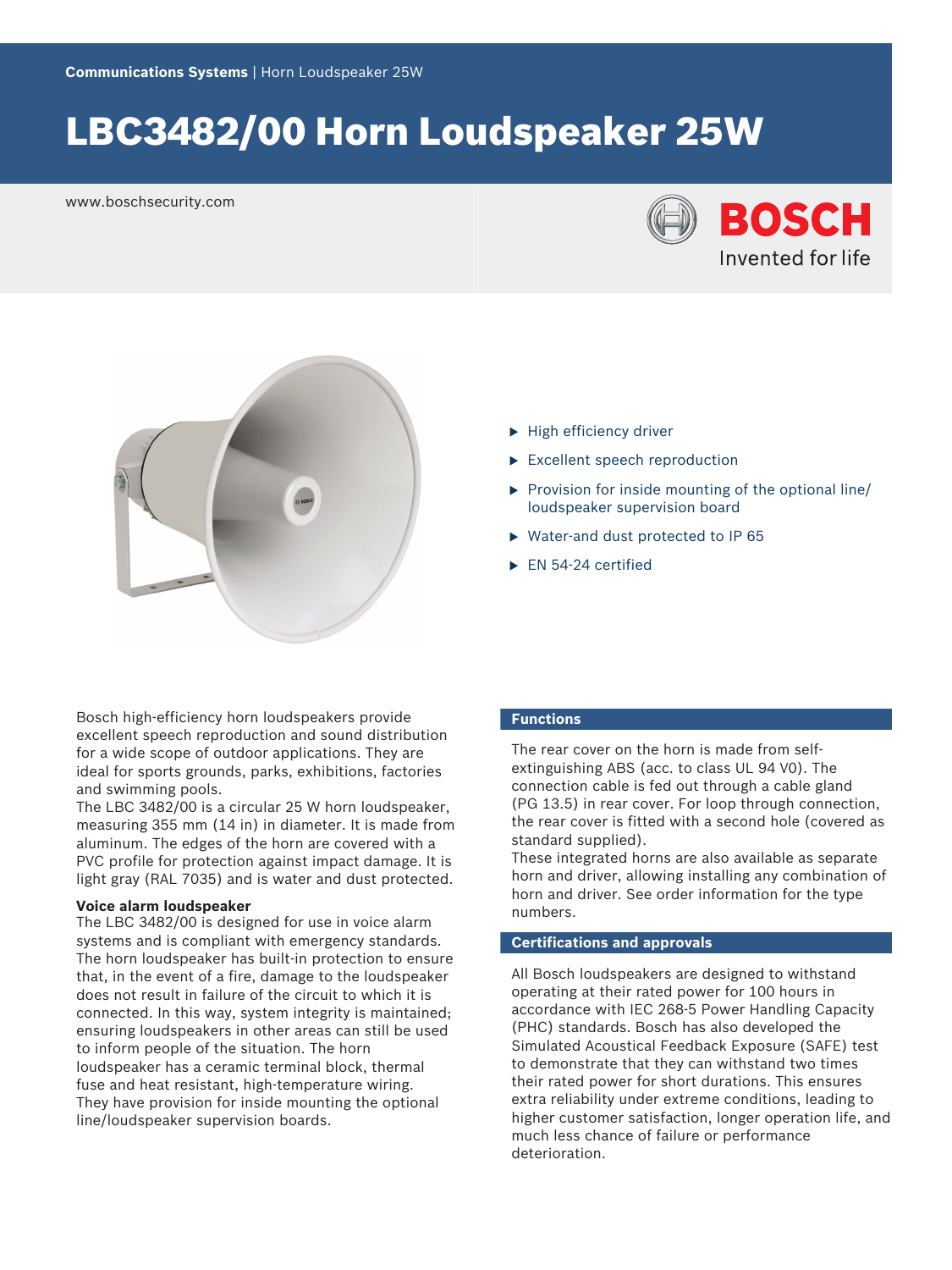| Safety                    |                      | acc. to FN 60065                                      |
|---------------------------|----------------------|-------------------------------------------------------|
| Water and dust protection |                      | acc. to IEC 60529. IP 65                              |
| Emergency                 |                      | acc. to EN 54-24 / BS 5839-8 /<br>EN 60849            |
| Wind-force                |                      | acc. to NEN 6702: $2007 + A1: 2008$ ,<br><b>Rft11</b> |
|                           |                      |                                                       |
| Region                    | <b>Certification</b> |                                                       |
| Europo                    | ∩⊏                   |                                                       |

| Europe | СE         |          |
|--------|------------|----------|
|        | <b>CE</b>  | EU_DOP   |
|        | <b>CE</b>  | DOC (IP) |
|        | <b>CPD</b> | EU_CPD   |

# **Installation/configuration notes**

# **Simple Power Setting**

The horn has a three-way terminal block with screw connection (including earth). Three primary taps are provided on the matching transformer to allow selection of nominal full-power, half-power or quarterpower radiation (in 3 dB steps).

# **Mounting**

The horn loudspeakers are supplied, complete with sturdy adjustable steel mounting brackets, allowing the sound beam to be accurately directed.





*Dimensions in mm (in)*



in

*Bracket dimensions*



# *Circuit diagram*



Frequency response



*Polar diagram (measured in pink noise)*

| Octave band sensitivity* |                     |                                     |                                       |
|--------------------------|---------------------|-------------------------------------|---------------------------------------|
|                          | Octave SPL<br>1W/1m | Total octave<br><b>SPL</b><br>1W/1m | Total octave<br><b>SPL</b><br>Pmax/1m |
| 125 Hz                   | 60.1                |                                     | $\overline{\phantom{m}}$              |
| 250 Hz                   | 86.6                |                                     | $\qquad \qquad \blacksquare$          |
| 500 Hz                   | 100.2               |                                     | $\overline{\phantom{m}}$              |
| 1000 Hz                  | 106.9               |                                     | $\overline{\phantom{m}}$              |
| 2000 Hz                  | 104.1               |                                     |                                       |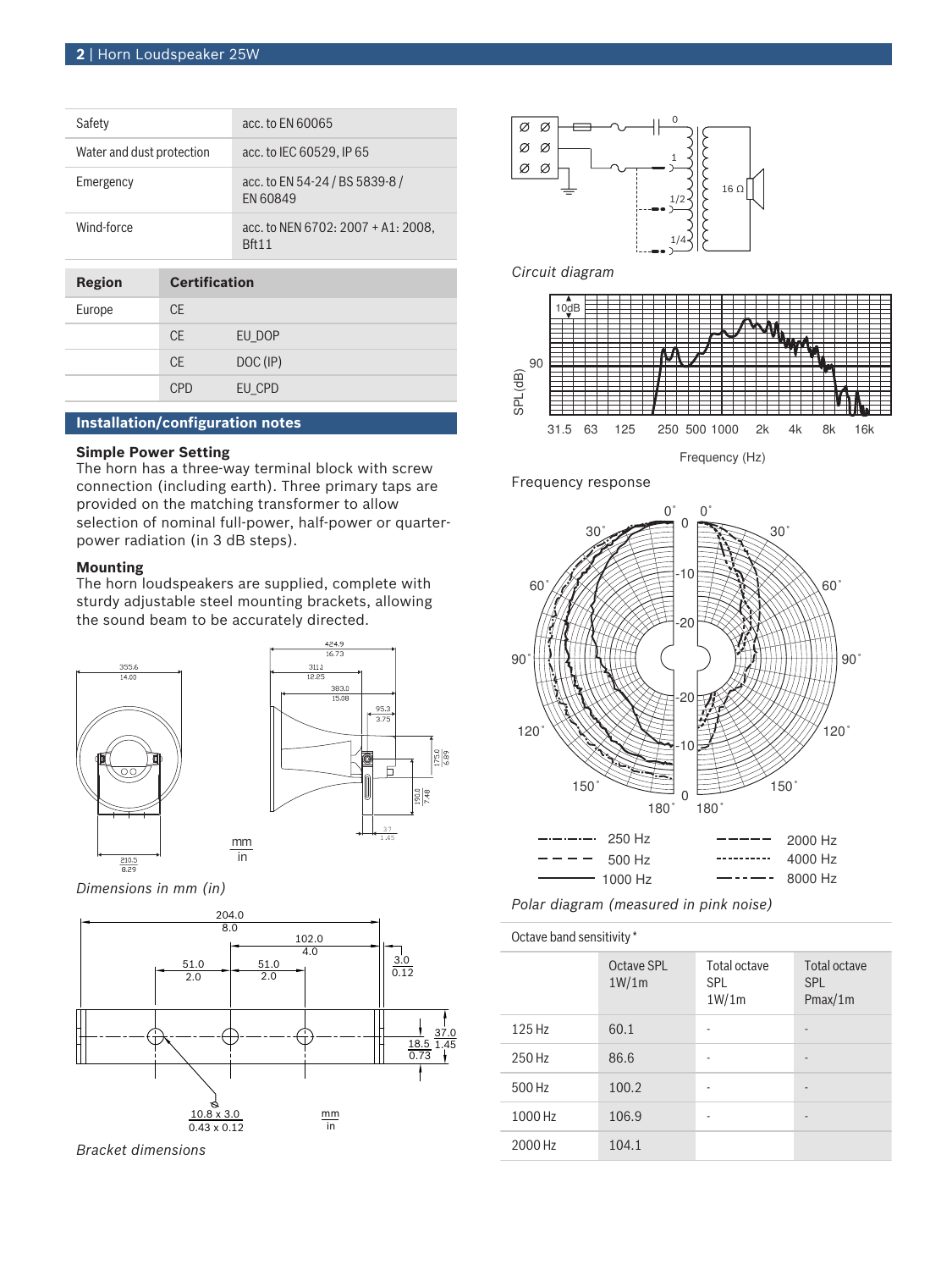| 4000 Hz      | 99.4                     | ٠                        |       |
|--------------|--------------------------|--------------------------|-------|
| 8000 Hz      | 87.8                     | $\overline{\phantom{a}}$ | -     |
| A-weighted   | $\overline{\phantom{0}}$ | 100.1                    | 113.0 |
| Lin-weighted | $\overline{\phantom{0}}$ | 99.8                     | 111.8 |

Octave band opening angles

|         | Horizontal     | Vertical |  |
|---------|----------------|----------|--|
| 125 Hz  | $\overline{a}$ | ٠        |  |
| 250 Hz  | 360            | 360      |  |
| 500 Hz  | 120            | 120      |  |
| 1000 Hz | 75             | 75       |  |
| 2000 Hz | 43             | 43       |  |
| 4000 Hz | 25             | 25       |  |
| 8000 Hz | 22             | 22       |  |

*Acoustical performance specified per octave*

• (all measurements are done with a pink noise signal, the valuals are in dBSPL)



Specified active equalization, required for EN54‑24

# **Parts included**

| <b>Quantity</b> | <b>Component</b>             |
|-----------------|------------------------------|
|                 | LBC 3482/00 Horn Loudspeaker |
|                 | PG 13.5 cable gland (fitted) |

# **Technical specifications**

### **Electrical\***

| Maximum power                                        | 37.5 W                |
|------------------------------------------------------|-----------------------|
| Rated power                                          | 25/12.5/6.25W         |
| Sound pressure level<br>at $25 W / 1 W (1 kHz, 1 m)$ | 121 dB / 107 dB (SPL) |
| Sound pressure level<br>at $25 W / 1 W (1 kHz, 4 m)$ | 109 dB / 95 dB (SPL)  |

| Effective frequency range (-10<br>dB)   | 550 Hz to 5 kHz         |          |
|-----------------------------------------|-------------------------|----------|
| Opening angle<br>at 1 kHz/4 kHz (-6 dB) | $75^{\circ}/25^{\circ}$ |          |
| Rated voltage<br>Rated impedance        |                         | 100V     |
|                                         | 25 W                    | 400 Ohm  |
|                                         | 12.5W                   | 800 Ohm  |
|                                         | 6.25W                   | 1600 Ohm |
| Connector                               | Screw terminal block    |          |

\* Technical performance data acc. to IEC 60268-5

# **Mechanical**

| Dimensions (L x Dmax) | $425 \times 355$ mm $(16.7 \times 14)$ in     |
|-----------------------|-----------------------------------------------|
| Weight                | $3.6$ kg $(8 \, lb)$                          |
| Color                 | Light gray (RAL 7035)                         |
| Cable diameter        | $6$ mm to $12$ mm<br>$(0.24$ in to $0.47$ in) |

# **Environmental**

| Operating temperature                | $-25$ °C to +55 °C ( $-13$ °F to<br>$+131$ <sup>o</sup> F) |
|--------------------------------------|------------------------------------------------------------|
| Storage and transport<br>temperature | -40 °C to +70 °C (-40 °F to<br>$+158$ °F)                  |
| Relative humidity                    | <95%                                                       |

#### Note:

- The specification data is measured in an anechoic chamber, free field
- The reference axis is perpendicular to the center point of the front grille
- The reference plane is perpendicular to the center of the reference axis
- The horizontal plane is perpendicular to the center of the reference plane



*CE-label*